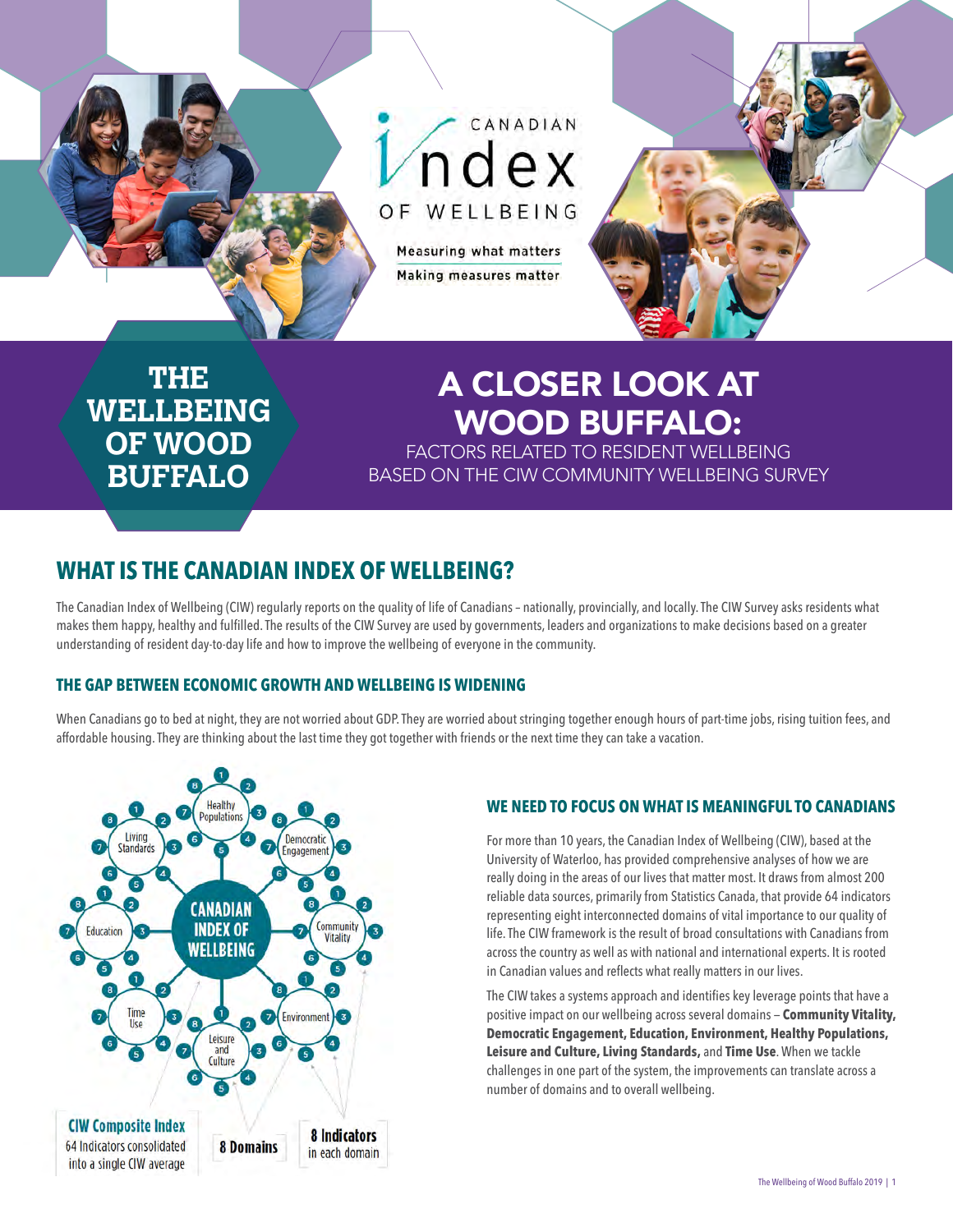## WHY DO A WELLBEING SURVEY IN WOOD BUFFALO?

### **ABOUT THE SURVEY IN WOOD BUFFALO**

The Canadian Index of Wellbeing Committee of Wood Buffalo is made up of local organizations and is assisted by the University of Waterloo. The organizations involved are the Canadian Red Cross, Canadian Natural, Edmonton Community Foundation, FuseSocial, Northern Lights Health Foundation, Oil Sands Community Alliance (OSCA), Suncor Energy Foundation, Syncrude, United Way Fort McMurray and Wood Buffalo, Wood Buffalo Community Foundation, and the Regional Municipality of Wood Buffalo. The committee completed a survey of Wood Buffalo residents in 2019 to measure the 'wellbeing' of the region.

The Canadian Index of Wellbeing (CIW) compiles a national index report that uses "Wellbeing" as its measurement framework. Economic growth is very important, and a full assessment of wellbeing also considers what else makes communities happy, healthy and fulfilled so they can continue to grow. The CIW regularly reports on the quality of life of Canadians – nationally, provincially, and locally – and advocates for social change that reflects community values and places wellbeing at the heart of policy. The University of Waterloo has conducted research and reported on wellbeing since 2011 for communities across Canada.

The Wood Buffalo region first completed the CIW Community Wellbeing Survey in 2014 at the height of economic growth for the region. With the significant changes that the region has faced in recent years, it is important to hear again directly from residents about their current day-to-day life. Understanding the wellbeing of the residents of the community over time and using it to fuel evidence-based and communityfocused decision-making, will only strengthen the region.

The focus of the survey is to identify where the community is thriving and where people are experiencing challenges.

- $\bullet$  What we count and measure drives our understanding of whether we are better off than we used to be, whether we are leaving a better world for our children, and what we need to change.
- $\bullet$  Our economy tells us only about one dimension of our wellbeing. The Canadian Index of Wellbeing (CIW) provides Canadians with a complementary, but broader picture of wellbeing that measures real life, for real people. We start with eight domains that focus on key aspects of life and use them to measure what really matters to Canadians.
- $\bullet$  The Wood Buffalo Community Wellbeing Survey asked residents about what matters to them and their families and about their aspirations for their community.
- $\bullet$  In return, the survey results can be used to stimulate discussions about the types of policies, programs, and activities that will move Wood Buffalo toward achieving a higher quality of life for residents.

#### Supported by

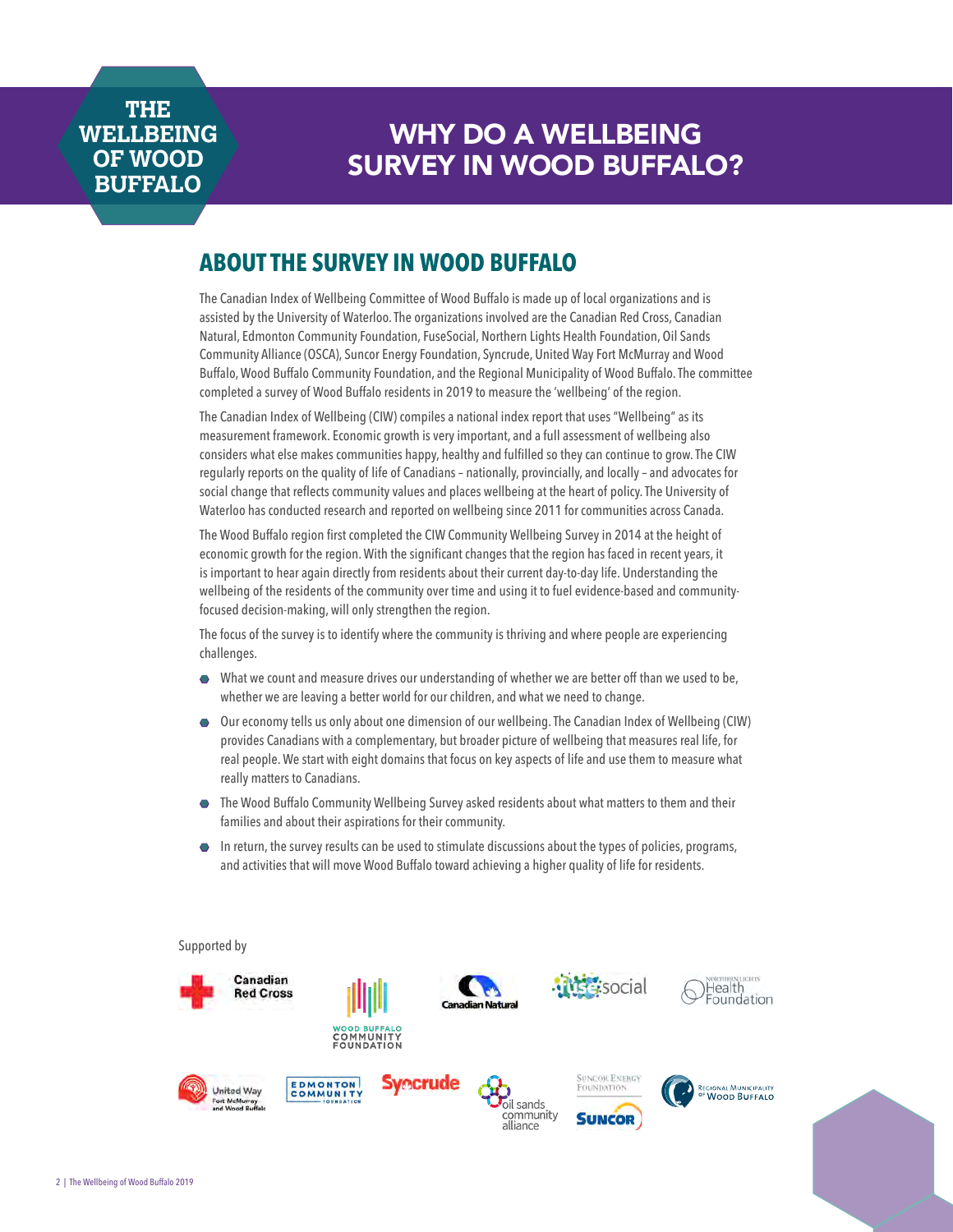## OVERALL WELLBEING IN WOOD BUFFALO IN 2019

**THE WELLBEING OF WOOD BUFFALO**

#### **Overall, the results of the survey revealed three urgent issues:**

- 
- ◆ Social isolation; Mental health; and Financial insecurity.
	-

#### **Further, some Wood Buffalo residents appear to be falling behind in their wellbeing as they struggle with these issues. The residents most at risk are:**

- Women:
- Lower income residents;
- Younger adults;
- **•** Single, never married residents;
- Single parents; and
- $\bullet$  Those living with a disability or chronic illness.

#### **So, what might be done to raise the wellbeing of residents most at risk?**

- Ensure greater access to opportunities in community; Build trust in institutions, especially government; and
- Strengthen connections to community;
- 
- Ensure all voices are heard in policy development.

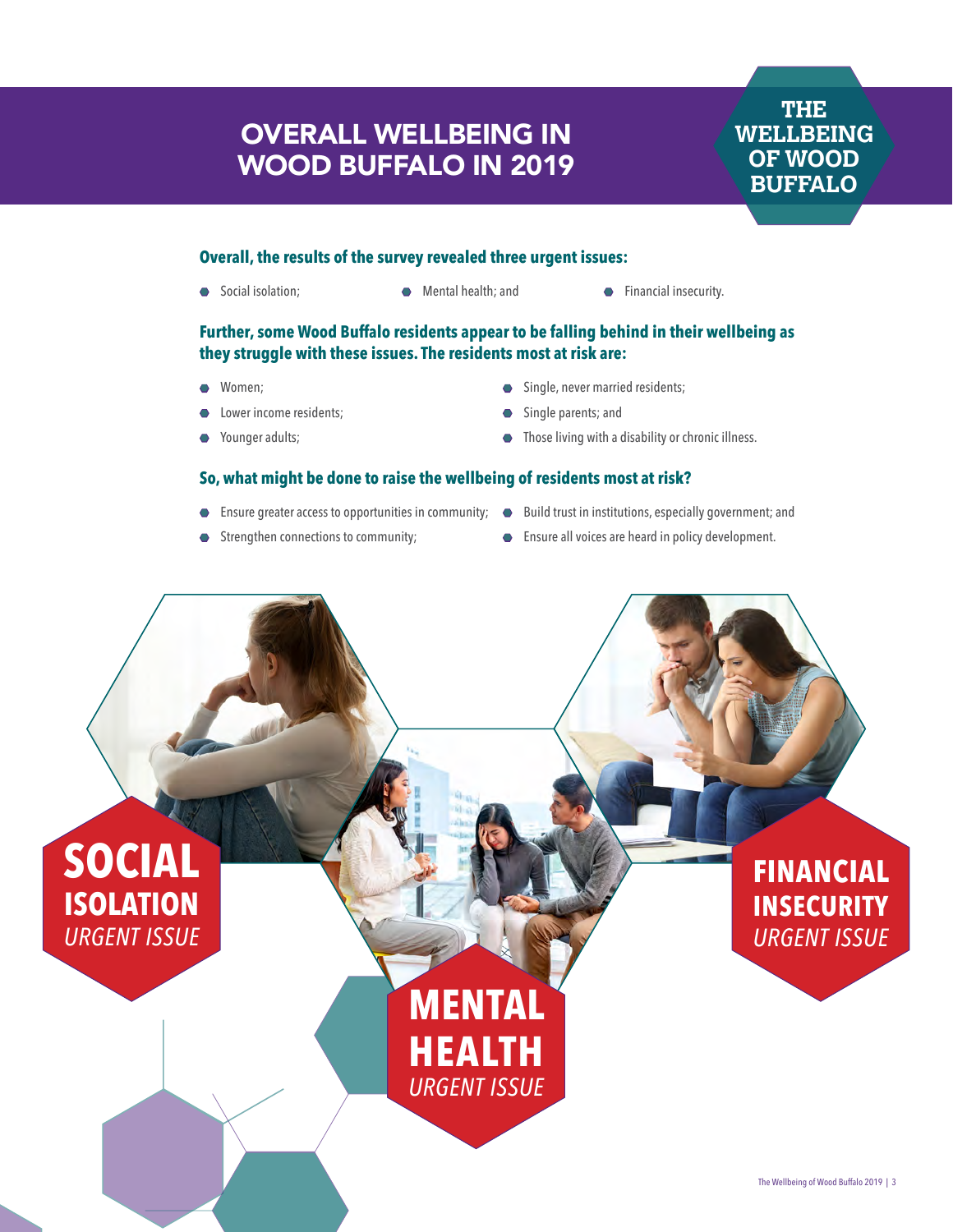## OVERALL WELLBEING IN WOOD BUFFALO IN 2019

## **OVERALL WELLBEING IN WOOD BUFFALO IS DOWN SLIGHTLY IN 2019 COMPARED TO 2014.**

- Residents are most satisfied with the Environment domain, especially with their neighbourhood as a place to live, its environmental quality, and access to parks and recreational opportunities.
- Â Residents are least satisfied with the Democratic Engagement domain. While this domain did not score highly, it is worth noting that compared to 2014, there has been an increase in satisfaction with both how well the local government is responding to community needs and how well democracy is working in the community.

### **CIW Domain Characteristics of residents with above average wellbeing Demographics** More married (not common-law); higher household income; fewer spend over 30% of their monthly income on housing **Living Standards** More work flexibility; higher job security; better job fit with opportunities for job promotion; have enough money to by the things they need and want; shorter commute times; more likely to pay bills on time **Healthy Populations Better self-rated physical and mental health; higher perceived quality and access** to health care services; less likely to experience negative impacts due to their own or their family members' mental health issues **Education** More likely to take courses to improve skills for their current job; less likely to take courses to prepare for a job in the future; perceive more opportunities to take formal education courses; less likely to see obstacles to taking courses including cost or being offered at inconvenient times **Environment** Perceive quality of natural environment as higher; see more opportunities to enjoy nature in community; less likely to perceive traffic congestion as a problem; slightly more likely to recycle materials **Democratic Engagement** Feel better qualified to participate in politics; have a better understanding of important issues facing Wood Buffalo; feel better informed about politics and government; are more likely to participate in public demonstrations or protests, attend municipal/regional council meetings, and join social media on local issues **Community Vitality** Virtality Virtum Volunteer more; have a higher number of close relatives, close friends, and neighbours they know well enough to ask for a favour; have a higher sense of belonging to community; are less socially isolated; feel safer walking alone after dark; have higher needs fulfilment **Leisure and Culture Use multi-purpose recreation centres and arenas more frequently; perceive** better access to recreation and cultural facilities (e.g., easy to get to, facilities are welcoming); participate more in arts and cultural activities, social leisure activities, and physical activities (e.g., team sports, individual sports, physical exercise); participate less in computer-based leisure (e.g., computer games, socializing online, searching internet for interest) **Time Use Have more time to keep in shape, nurture spiritual and/or creative side, be with** children, form/sustain relationships, to be themselves, socialize, prepare or eat healthy meals, and to get enough sleep; higher perceived work-life balance; have flexible work schedules

#### **What characterizes residents with** *above average wellbeing***?**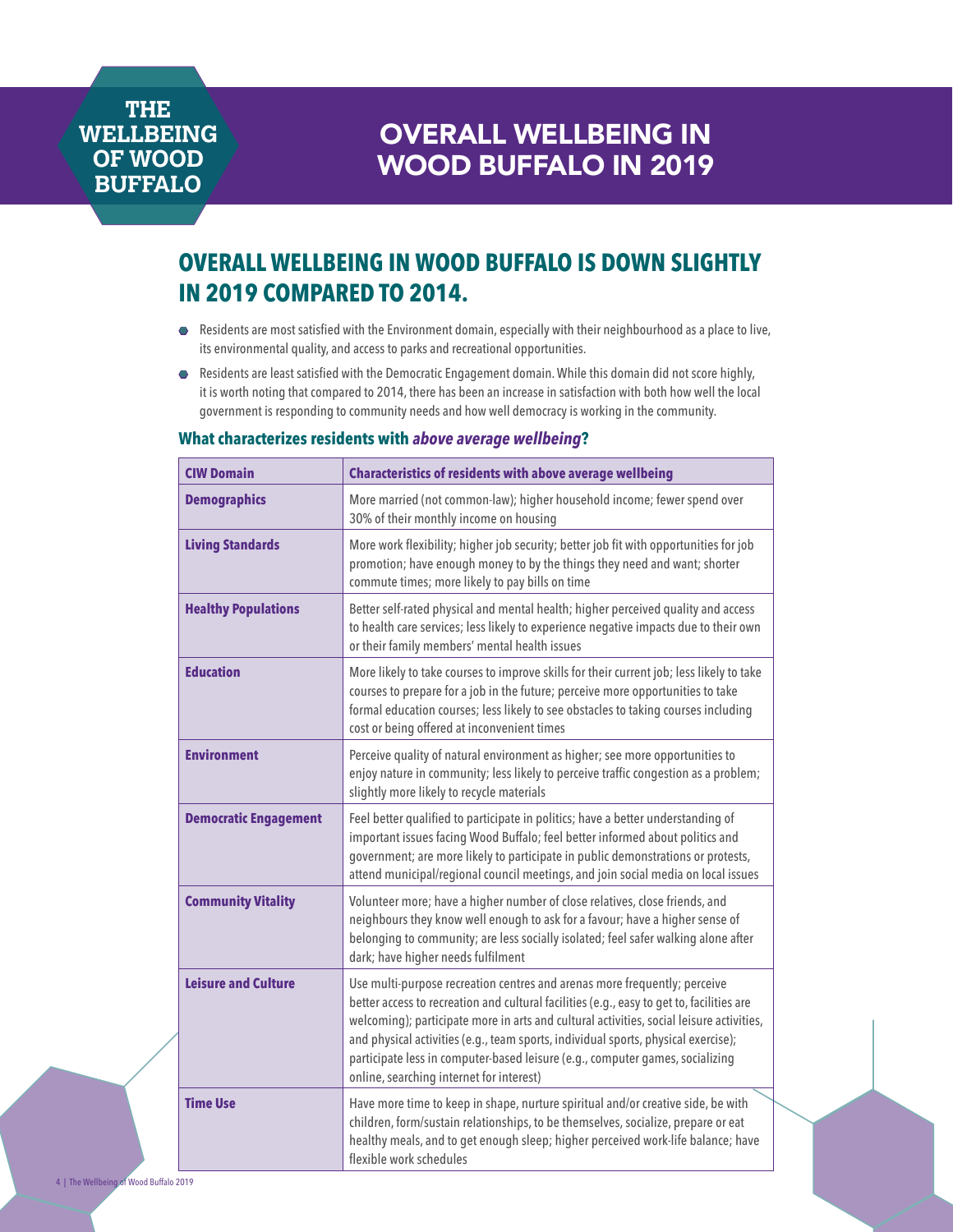## HOW HAS WOOD BUFFALO CHANGED FROM 2014 TO 2019?

### **THE WELLBEING OF WOOD BUFFALO**

## **DEMOGRAPHICS**

The demographic profile of Wood Buffalo residents has changed since 2014. In 2019, there are more older residents, fewer young families with children, lower incomes, and more renters.

#### **The average age of participants in the survey rose from 40.1 years in 2014 to 43.3 years in 2019.**

| <b>Key Indicators</b>                                                             | 2014  | 2019  |   |
|-----------------------------------------------------------------------------------|-------|-------|---|
| Percentage of single, never married residents                                     | 12.1% | 19.9% |   |
| Percentage of residents 40 years of age and<br>older                              | 47.0% | 57.6% |   |
| Percentage of households with an annual<br>household income of \$200,000 and over | 50.4% | 35.5% | ┹ |
| Percentage of residents living with a disability<br>or chronic disease            | 7.8%  | 15.6% |   |
| Percentage of residents renting the house they<br>currently live in               | 13.0% | 20.3% |   |
| Percentage of residents who are couples living<br>with children at home           | 52.1% | 38.3% |   |
| Note: Average score based percentage.                                             |       |       |   |



### **LIVING STANDARDS**

| 3<br>4<br>very strongly<br>disagree                                                                                 | 5    | 6    | very strongly<br>agree                                    |
|---------------------------------------------------------------------------------------------------------------------|------|------|-----------------------------------------------------------|
| <b>Key Indicators</b>                                                                                               | 2014 | 2019 | <b>Positive</b><br>or<br><b>Negative</b><br><b>Change</b> |
| Average score on overall work-life balance                                                                          | 4.35 | 3.74 |                                                           |
| Average score on job fit:                                                                                           |      |      |                                                           |
| Average score on job promotion                                                                                      | 4.78 | 4.50 |                                                           |
| Average score on job security                                                                                       | 3.39 | 4.44 |                                                           |
| The average length of time to commute from<br>residence to place of work for the main job<br>(minutes per day)      | 35.5 | 31.5 |                                                           |
| Note: Average scores are based on a 7-point scale where $1 =$ very strongly disagree and $7 =$ very strongly agree. |      |      |                                                           |

Up and down arrows indicate changes from 2014 to 2019. **Green** arrows indicate when the change is better for wellbeing. **Red** arrows indicate when the change is worse for wellbeing. Arrows are added when a change of at least 1% has occurred.

#### **Financial insecurity in 2019:**

#### Wood Buffalo residents are considerably less financially secure:

- $\bullet$  Over one in five residents (22.0%) are unable to pay bills on time.
- One in ten residents (9.4%) are unable to pay mortgage/rent on time.
- Almost half of the residents with annual household incomes under \$100,000 reported that they could not afford to purchase nutritious food.
- $\bullet$  Nearly two-thirds of single parents (64.0%) spend more than 30% of their monthly income on housing.

#### **Work-life imbalance in 2019**

#### Work-life imbalance is more of a struggle for these groups:

- $\bullet$  younger residents, 16 to 29 years of age (37.4%);
- $\bullet$  adults living alone (38.8%); and
- residents with annual household incomes of \$40,000 to \$99,999 (43.2%).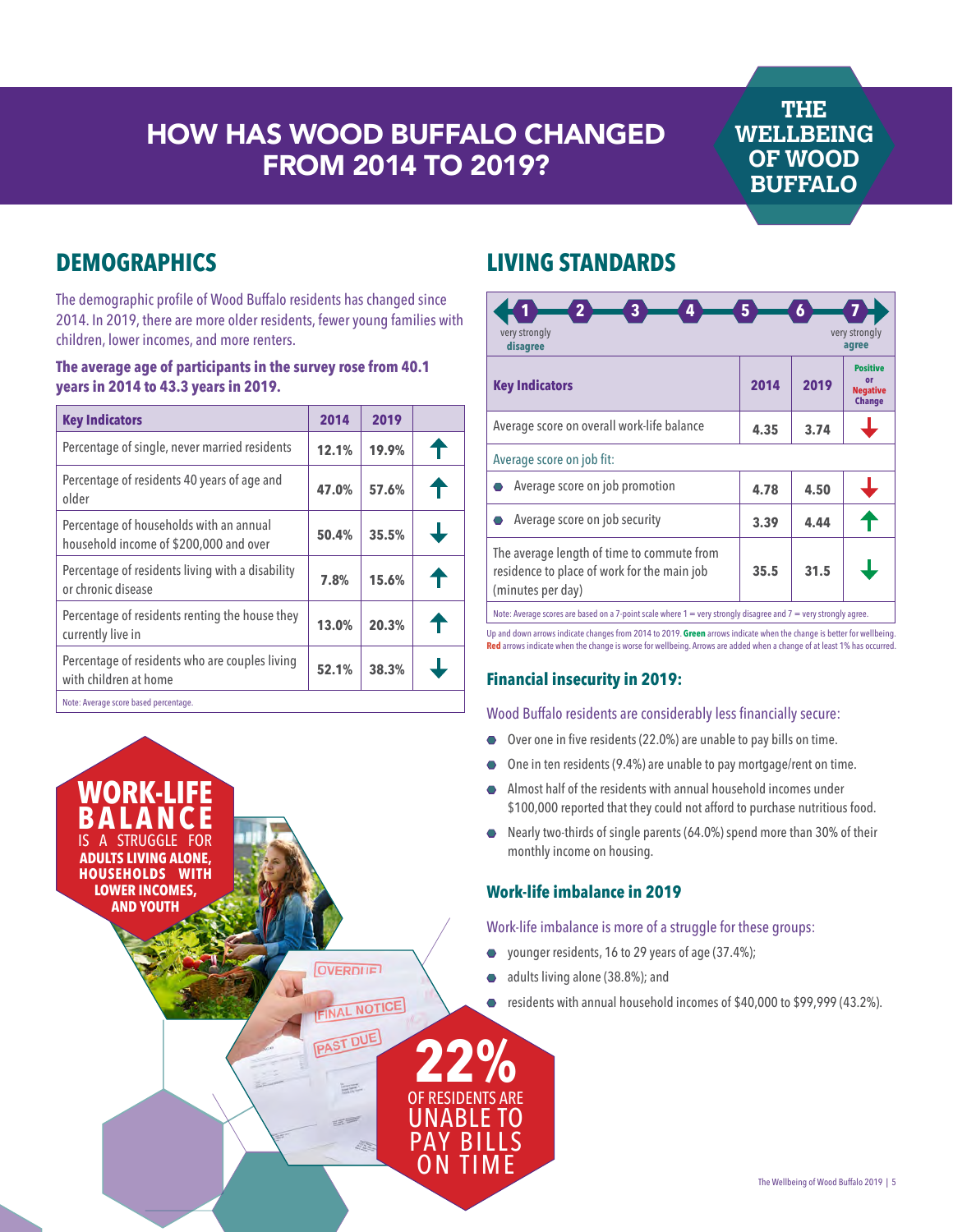## HOW HAS WOOD BUFFALO CHANGED FROM 2014 TO 2019?

### **HEALTHY POPULATIONS**

| 3<br>poor                                                                                                             | 4     |       | excellent                                                 |
|-----------------------------------------------------------------------------------------------------------------------|-------|-------|-----------------------------------------------------------|
| <b>Key Indicators</b>                                                                                                 | 2014  | 2019  | <b>Positive</b><br>or<br><b>Negative</b><br><b>Change</b> |
| Average score on self-reported mental health                                                                          | 3.72  | 3.16  |                                                           |
| Average score on self-reported <i>physical health</i>                                                                 | 3.42  | 3.30  |                                                           |
| Note: Average scores on self-reported health are based on a 5-point scale where 1 = poor and 5 = excellent.           |       |       |                                                           |
| Percentage of residents who perceive the<br>quality of health care services as very good or<br>excellent              | 19.6% | 23.8% |                                                           |
| Percentage of residents who perceive the<br><i>accessibility</i> of health care services as very good<br>or excellent | 14.5% | 20.1% |                                                           |
| Note: Average score based percentage.                                                                                 |       |       |                                                           |

Up and down arrows indicate changes from 2014 to 2019. **Green** arrows indicate when the change is better for wellbeing. **Red** arrows indicate when the change is worse for wellbeing. Arrows are added when a change of at least 1% has occurred.

### **Mental health and physical health in 2019**

6 | The Wellbeing of Wood Buffalo 2019

**MEN** 

**HEALTH** *DECLINED* FORM 2014 TO 2019

- Both self-assessed physical and mental health declined in 2019, especially mental health.
- Lower mental health is more prevalent among lower income residents, younger residents, and single parents.

#### **Quality and accessibility of health care services in 2019**

 $\bullet$  Higher percentages of residents in 2019 rated the quality and accessibility of health care services as very good or excellent than in 2014. However, the percentages in 2019 on both indicators are much lower than seen in other communities, where they average 15% higher.

### **EDUCATION**

| $\overline{2}$<br>3<br>4<br>5<br>$\boldsymbol{6}$<br>very strongly<br>very strongly<br>disagree<br>agree            |      |      |                                                    |
|---------------------------------------------------------------------------------------------------------------------|------|------|----------------------------------------------------|
| <b>Key Indicators</b>                                                                                               | 2014 | 2019 | Positive<br>o۳<br><b>Negative</b><br><b>Change</b> |
| Average score on perceptions of educational opportunities:                                                          |      |      |                                                    |
| Opportunities to know people from different<br>cultures                                                             | 4.78 | 4.79 |                                                    |
| Schools nearby to upgrade educational<br>qualifications                                                             | 4.42 | 4.29 |                                                    |
| Plenty opportunities to take formal education<br>courses                                                            | 4.55 | 4.16 |                                                    |
| Places nearby to take classes out of interest                                                                       | 4.40 | 4.11 |                                                    |
| Courses are offered at inconvenient times                                                                           | 4.07 | 4.10 |                                                    |
| Courses are too expensive                                                                                           | 4.07 | 4.07 |                                                    |
| Plenty of opportunities to take courses of<br>interest                                                              | 4.48 | 4.05 |                                                    |
| Note: Average scores are based on a 7-point scale where $1 =$ very strongly disagree and $7 =$ very strongly agree. |      |      |                                                    |

Up and down arrows indicate changes from 2014 to 2019. **Green** arrows indicate when the change is better for wellbeing. **Red** arrows indicate when the change is worse for wellbeing. Arrows are added when a change of at least 1% has occurred.

### **Taking courses in Wood Buffalo in 2019**

- $\bullet$  The most common reported reason for taking courses is to improve skills for a current job (40.7%).
- Â A much greater percentage of women (41.4%) agree courses are too expensive compared to men (25.9%).

### **40.7%** OF PEOPLE TAKING COURSES ARE **IMPROVING SKILL FOR A CURRENT JOB**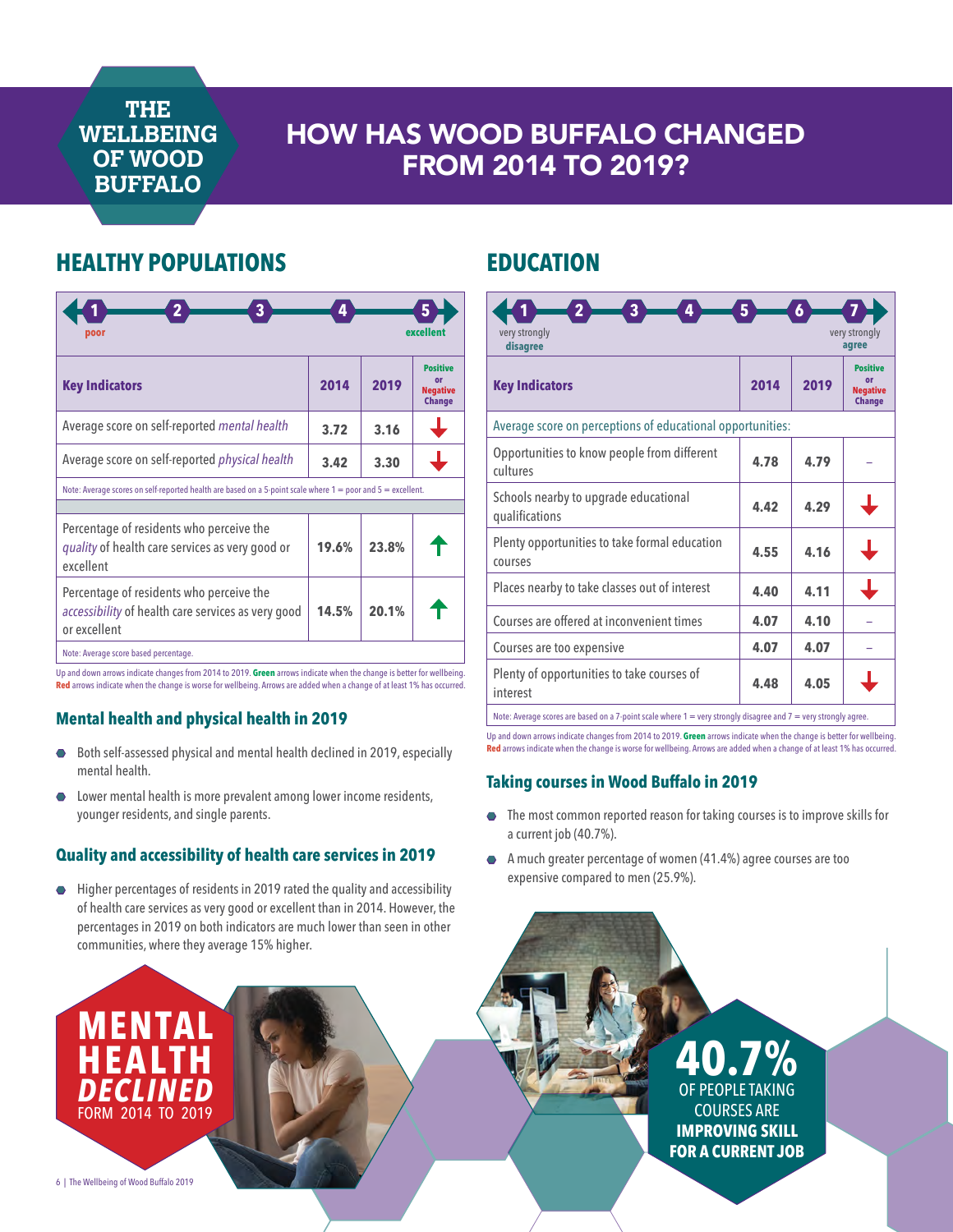## HOW HAS WOOD BUFFALO CHANGED FROM 2014 TO 2019?

### **THE WELLBEING OF WOOD BUFFALO**

### **ENVIRONMENT**

| <b>Key Indicators</b>                                                                                                   | 2014  | 2019  | <b>Positive</b><br>or<br><b>Negative</b><br><b>Change</b> |  |
|-------------------------------------------------------------------------------------------------------------------------|-------|-------|-----------------------------------------------------------|--|
| Percentage of residents participating in resource conservation and sustainable<br>activities during the past 12 months: |       |       |                                                           |  |
| Recycle materials                                                                                                       | 99.7% | 98.0% |                                                           |  |
| Reuse materials                                                                                                         | 98.4% | 98.1% |                                                           |  |
| Conserve energy                                                                                                         | 96.5% | 98.7% |                                                           |  |
| Reduce household waste                                                                                                  | 96.2% | 96.8% |                                                           |  |
| Conserve water                                                                                                          | 95.0% | 96.5% |                                                           |  |
| Separate waste                                                                                                          | 74.8% | 73.4% |                                                           |  |
| Note: Average score based percentage.                                                                                   |       |       |                                                           |  |

Up and down arrows indicate changes from 2014 to 2019. **Green** arrows indicate when the change is better for wellbeing. **Red** arrows indicate when the change is worse for wellbeing. Arrows are added when a change of at least 1% has occurred.

#### **Resource conservation and sustainable activities in 2019**

Â While at least 95% of residents engage in a variety of resource conservation and sustainable activities, separating waste continued to lag behind (73.4%).

### **Perceptions of environmental quality in 2019**

Men are more likely to agree (73.0%) that the quality of the natural environment in their community is very high compared to women (59.8%).



### **DEMOCRATIC ENGAGEMENT**

| $-2$ $-3$ $-4$ $-5$ $-6$ $-7$ $-8$<br>low<br>interest                                                         |      | 9    | <b>greater</b><br>interest                                |
|---------------------------------------------------------------------------------------------------------------|------|------|-----------------------------------------------------------|
| <b>Key Indicators</b>                                                                                         | 2014 | 2019 | <b>Positive</b><br>or<br><b>Negative</b><br><b>Change</b> |
| Average level of interest in:                                                                                 |      |      |                                                           |
| Federal politics                                                                                              | 4.75 | 6.36 |                                                           |
| Provincial politics                                                                                           | 5.06 | 6.57 |                                                           |
| Municipal politics                                                                                            | 5.66 | 5.82 |                                                           |
| Note: Average scores are based on a 10-point scale, where higher scores reflect greater interest in politics. |      |      |                                                           |

Up and down arrows indicate changes from 2014 to 2019. **Green** arrows indicate when the change is better for wellbeing. **Red** arrows indicate when the change is worse for wellbeing. Arrows are added when a change of at least 1% has occurred.

### **Interest in politics in 2019**

- More residents in Wood Buffalo had a lot of interest in federal politics (56.9%) and provincial politics (60.7%). Conversely, fewer residents expressed a lot of interest in local politics (44.8%).
- $\bullet$  Men and women reported a similar level of interest in local politics; however, men have somewhat more confidence in municipal government (29.1% vs 26.1%).

### **How well democracy is working in 2019**

- Single parents and adults living alone feel they are as well informed about politics and government as most people.
- Residents with comparatively lower incomes agree somewhat more strongly public officials do not care what they think and feel less well informed about politics as any others in the community.
- $\bullet$  Younger residents do not agree to the same extent as others that they have a say in what government does.



The Wellbeing of Wood Buffalo 2019 | 7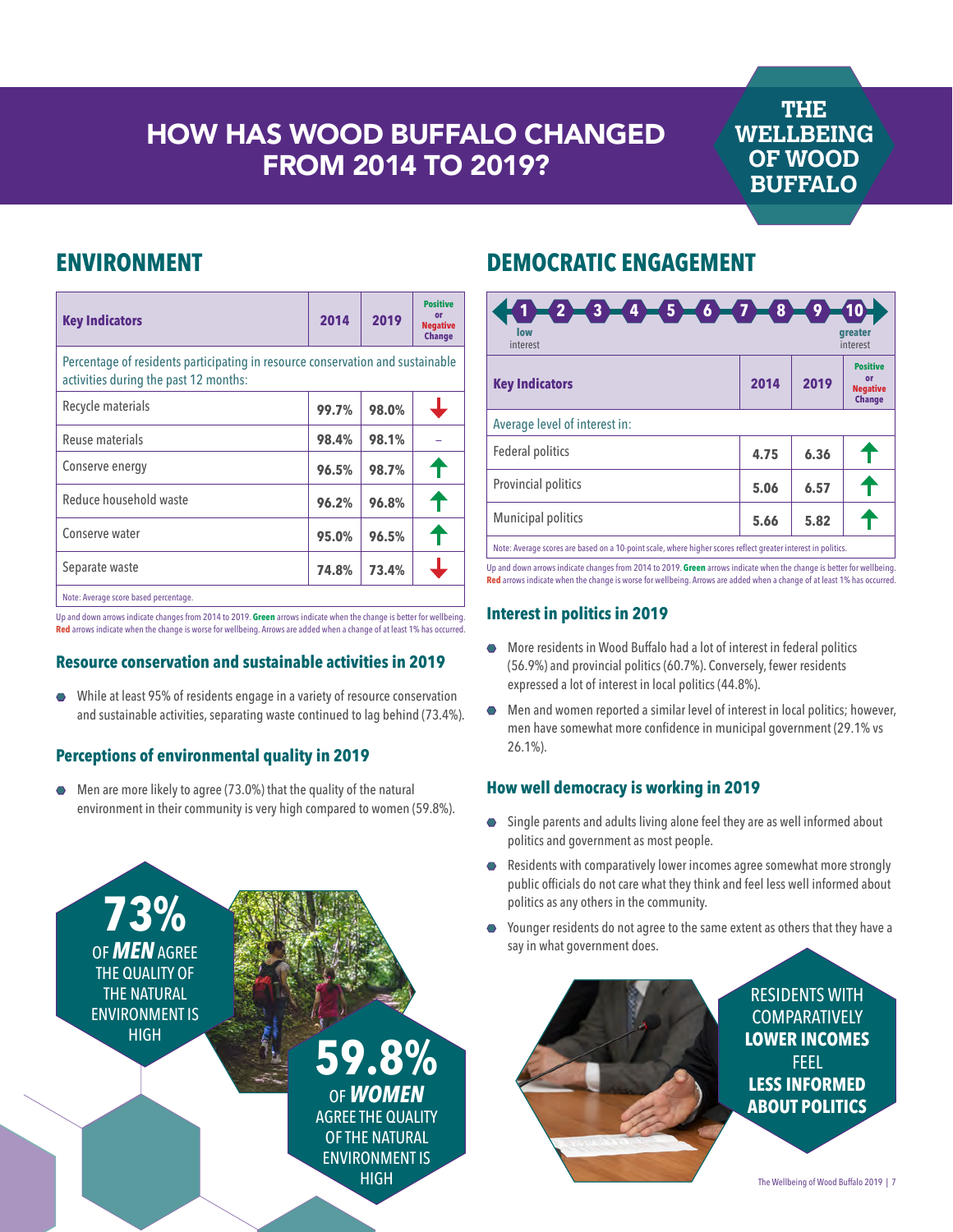## HOW HAS WOOD BUFFALO CHANGED FROM 2014 TO 2019?

### **COMMUNITY VITALITY**



Up and down arrows indicate changes from 2014 to 2019. **Green** arrows indicate when the change is better for wellbeing. **Red** arrows indicate when the change is worse for wellbeing. Arrows are added when a change of at least 1% has occurred.

#### **Sense of community in 2019**

- Â A higher percentage of women volunteer (56.8%) than men (44.5%).
- Women felt less safe walking alone after dark (12.0%) than men (7.0%).
- Social isolation is a serious concern in Wood Buffalo, regardless of income levels and age groups. Those residents experiencing social isolation to a greater extent include:
	- single parents;
	- $\bullet$  adults living alone; and
	- adults sharing accommodation.

**LEISURE AND CULTURE**

| <b>Key Indicators</b>                                                                         | 2014  | 2019  | <b>Positive</b><br>o۳<br><b>Negative</b><br><b>Change</b> |  |
|-----------------------------------------------------------------------------------------------|-------|-------|-----------------------------------------------------------|--|
| Percentage of residents who participated monthly in physical activities:                      |       |       |                                                           |  |
| Vigorous exercise                                                                             | 57.9% | 52.5% |                                                           |  |
| Light exercise                                                                                | 88.5% | 87.5% |                                                           |  |
| Percentage of residents who participated in cultural and arts activities in the<br>past year: |       |       |                                                           |  |
| Attending music concerts                                                                      | 64.6% | 49.9% |                                                           |  |
| Attending festivals                                                                           | 70.6% | 46.6% |                                                           |  |
| Percentage of residents who participated in computer-based activities on a<br>typical day:    |       |       |                                                           |  |
| Playing computer games online                                                                 | 50.1% | 42.0% |                                                           |  |
| Socializing with others online                                                                | 86.7% | 85.4% |                                                           |  |
| Note: Average score based percentage.                                                         |       |       |                                                           |  |

Up and down arrows indicate changes from 2014 to 2019. **Green** arrows indicate when the change is better for wellbeing. **Red** arrows indicate when the change is worse for wellbeing. Arrows are added when a change of at least 1% has occurred.

### **Access to recreation and cultural facilities in 2019**

- As annual household incomes increase, so does perceived access to recreation and cultural facilities.
- **•** Single parents agreed much more strongly that cost prevents their participation in recreation programs.
- $\bullet$  Single parents, couples with no children, and adults sharing accommodation were less likely to agree that programs are offered at convenient times.

**RECREATION PROGRAM** *COSTS PREVENT*  **SINGLE PARENTS**  FROM *PARTICIPATING*

RESIDENTS WHO **VOLUNTEERED** *DECLINED* FROM 2014 TO 2019 **OLIMTER**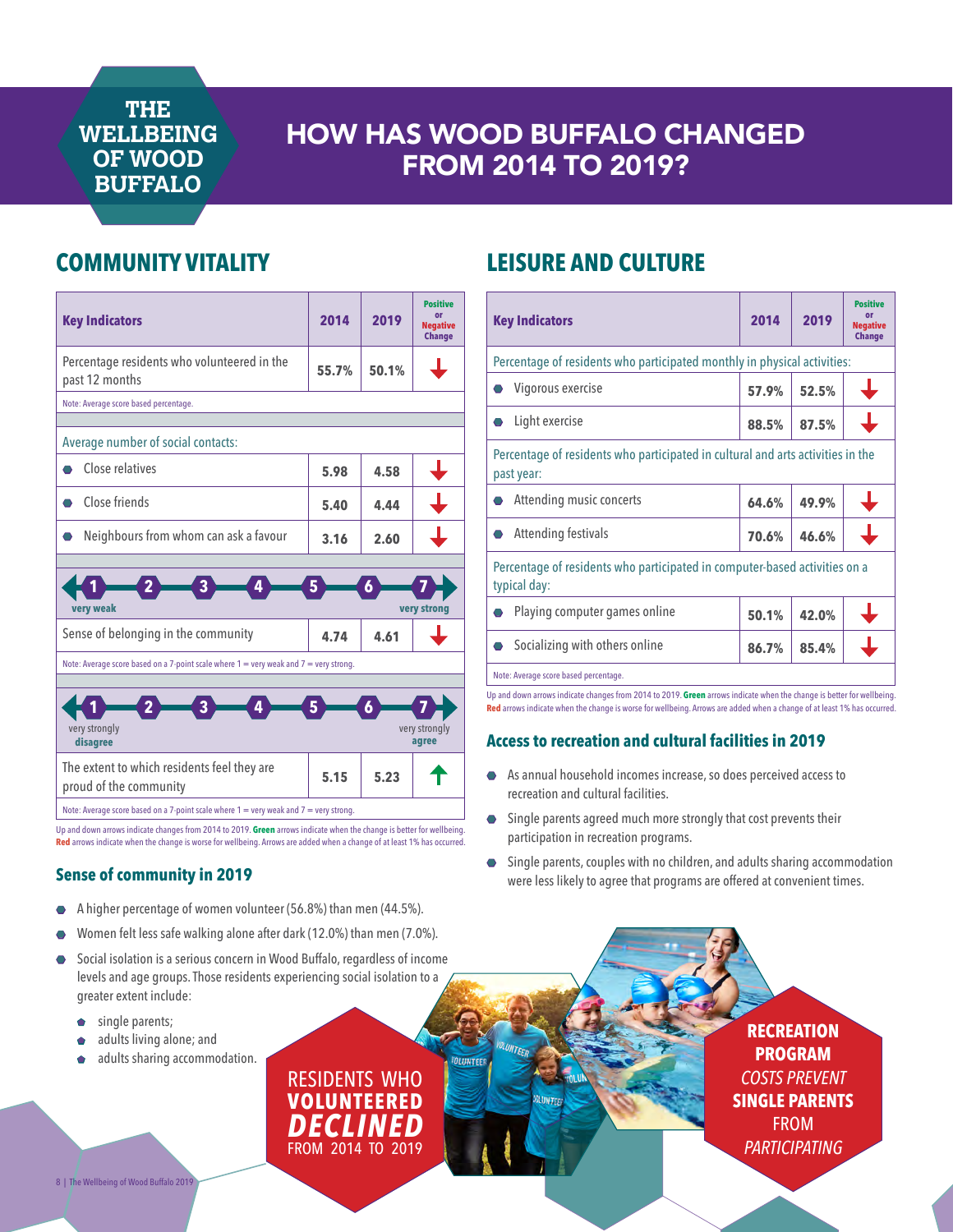## HOW HAS WOOD BUFFALO CHANGED FROM 2014 TO 2019?

### **THE WELLBEING OF WOOD BUFFALO**

## **TIME USE**

| <b>Key Indicators</b>                                                                                      | 2014  | 2019  | <b>Positive</b><br>or<br><b>Negative</b><br><b>Change</b> |  |
|------------------------------------------------------------------------------------------------------------|-------|-------|-----------------------------------------------------------|--|
| Percentage of residents who provide unpaid care to:                                                        |       |       |                                                           |  |
| Children                                                                                                   | 22.6% | 18.9% |                                                           |  |
| Older adults                                                                                               | 5.5%  | 6.2%  |                                                           |  |
| Note: Average score based percentage.                                                                      |       |       |                                                           |  |
| $2 - 3 - 4 - 5 - 6 - 7 - 8$<br>$\mathbf{9}^{\circ}$<br>10<br>low<br><b>areater</b><br>adequacy<br>adequacy |       |       |                                                           |  |
| Average perceived adequacy of time to:                                                                     |       |       |                                                           |  |
| <b>Be themselves</b>                                                                                       | 7.09  | 6.72  | ↓                                                         |  |
| Be with their children                                                                                     | 7.00  | 6.50  | ┶                                                         |  |
| Form and sustain serious relationships<br>⌒                                                                | 6.64  | 6.08  | ┶                                                         |  |
| Socialize<br>⌒                                                                                             | 6.52  | 6.14  |                                                           |  |
| Be active in the community                                                                                 | 5.89  | 5.47  |                                                           |  |

Note: Average scores on time adequacy based on a 10-point scale, where higher scores reflect greater adequacy. Up and down arrows indicate changes from 2014 to 2019. **Green** arrows indicate when the change is better for wellbeing.

**Red** arrows indicate when the change is worse for wellbeing. Arrows are added when a change of at least 1% has occurred.

### **Balance of activities in daily life in 2019**

- Residents who are below average in wellbeing experience more interference of work to personal life than residents above average in wellbeing.
- Women more often felt rushed (54.5%) than men (43.7%).

### **Having enough time for different activities in 2019**

- **•** Generally, as annual household incomes increase, feelings of having enough time for different activities also increase.
- For residents at least 30 years of age, feeling they have enough time for different activities increases with age.
- One-quarter of single parents feel they have adequate time for different activities, which is a significantly lower percentage than residents in any other living circumstances where one-third or more feel they have adequate time.

### **Commuting in 2019**

- Men reported longer average commute times from their residence to work (38.2 minutes) than women (22.5 minutes).
- Residents who are below average in wellbeing spend longer time commuting (32.3 minutes per day) compared to residents with above average wellbeing (28.7 minutes per day).

**RESIDENTS WITH LOWER WELLBEING SPEND LONGER COMMUTING**  TO WORK

**54.5%** OF *WOMEN* OFTEN FEEL RUSHED

> **43.7%** OF *MEN* OFTEN FEEL RUSHED

The Wellbeing of Wood Buffalo 2019 | 9